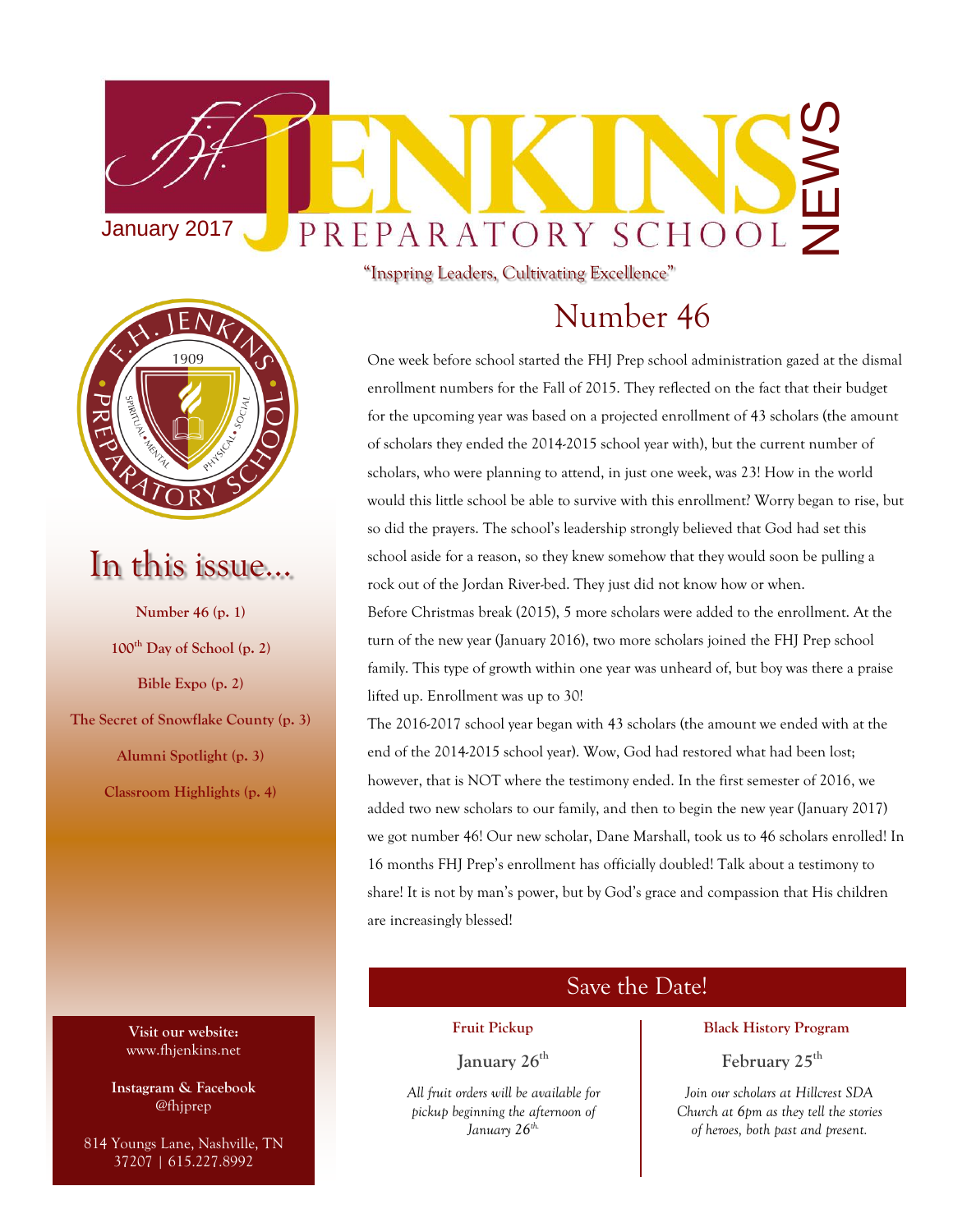#### JANUARY 2017

## 100<sup>th</sup> Day of School

On January  $17<sup>th</sup>$ , the scholars at FHJ Prep celebrated the  $100<sup>th</sup>$  day of school! To celebrate this day scholars came dressed as "old" people. They came with canes, walkers, and and heads full of gray hair. Boy, was it a sight to see. In addition to the costumes, scholars participated in educational and recreational activities, in honor of this special day. From science activities, counting activities, writing activities, to plain old fun with an obstacle course, scholars surely had a memorable day. Three special scholars were honored with \$20 WalMart gift cards, for being at school for 100 days straight with no absences or tardies. The awardees were: Jamyla Duke (1<sup>st</sup>), Micah Lewis (2<sup>nd</sup>), and MacKenzie Lewis  $(6<sup>th</sup>)$ . In addition to these winners, other scholars with exceptional attendance were awarded, with a grand total of \$100 in gift cards given away.

Check out our Facebook page (www.facebook/fhjprep) for more photos from this very memorable day.

## Bible Expo

Each year the scholars of FHJ Prep do an in depth study of a Bible story or Biblical teaching. After a close analysis of the story or teaching, scholars present their findings at the annual Bible Expo. As a part of this project, scholars create a 3-D representation of their projects, as well as a poster with key information from their report. Year after year the scholars of FHJ Prep put in countless hours of reading, writing, studying, and creating, in order to bring their projects to life—this year was no different. If you missed out on the Bible Expo this year, be sure to join us next Fall.



**Box Tops for Education Please drop off your Box Tops to the school office, or hand them to an FHJ scholar.**





**Support FHJ Prep Enroll your Kroger Plus Card at www.kroger.com/communityrewards Organization code: 31828**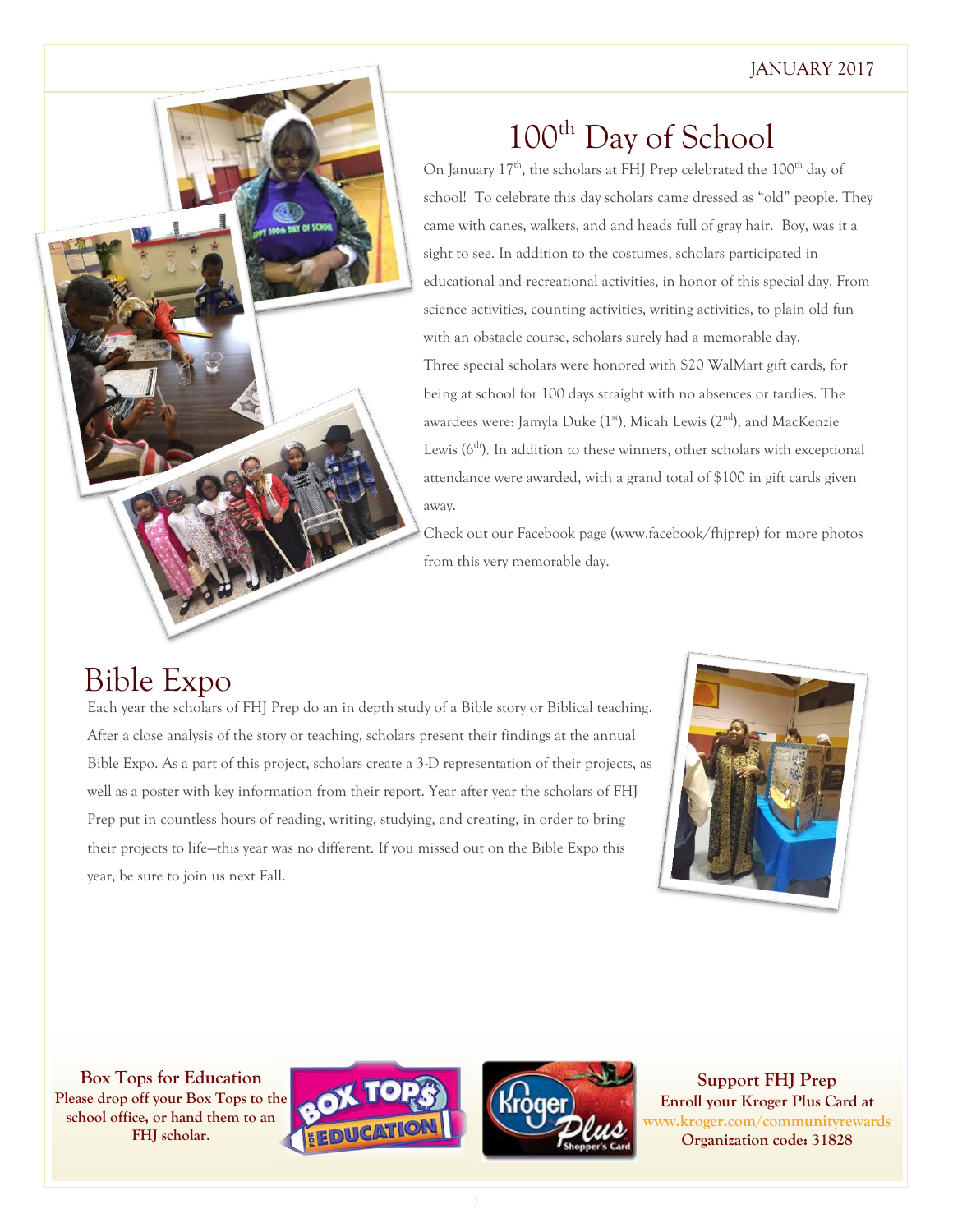#### JANUARY 2017

## The Secret of Snowflake County

If you missed out on this year's Christmas program, you missed out on a special treat. The scholars of FHJ Prep shared the true meaning of Christmas in a delightful, entertaining, and moving way.

This year the scholars put on a Christmas Extravaganza. Each year Snowflake County's Christmas Extravaganza gets bigger and "better." The Christmas programs had become so extravagant that they began to overshadow the true meaning of Christmas. The FHJ Prep scholars took the audience through the holiday tension that we all so often find ourselves experiencing, and in an amazing dramatic display, reminded us that Christ is the true reason for Christmas.

Each scholar had a part to play in making this presentation come alive. Our primary roles were performed by: Amare Pritchett  $(5<sup>th</sup>)$ , Michel Sejour  $(4<sup>th</sup>)$ , Kalin Griffin  $(8<sup>th</sup>)$ , MacKenzie Lewis ( $6<sup>th</sup>$ ), Price Fordham ( $7<sup>th</sup>$ ), Courtni Hewlett ( $8<sup>th</sup>$ ), and Jonah Nolen  $(5^{th})$ .

During this event, the audience contributed over \$3,000 for laptops for the school, with additional funds coming in after the program—totaling almost \$5,000. At FHJ Prep we are pushing our scholars to be cutting edge, therefore a technology plan has been put in place to provide us with the 21<sup>st</sup> century tools needed. If you would like to contribute to our technology fund please go to www.fhjenkins.net/giving.



## Alumni Spotlight







Joel was born into a pastor's home in Buffalo, NY. He spent his formative years growing up in Tennessee and Alabama, where he obtained the discipline necessary for his life's calling through intense training with the Huntsville, AL Swim Association's Junior Olympic swimming team. Joel also had the privilege of attending Adventist institutions such as, F. H. Jenkins and Oakwood Elementary schools, Oakwood and Pine Forge Academies, and Oakwood University, where a solid spiritual, formative structure was obtained.

Joel Kibble is a member of Take 6 (joined in 1991), who after debuting in 1988 with Platinum self-titled "Take 6" album, went on to record three more Gold albums. Take 6 has received ten Grammy Awards, ten Dove Awards, the Soul Train Music Award, and an award for BRE Vocal Group of the Year. For four consecutive years Take 6 was voted "Best Jazz Vocal Group" in Down Beat Magazine. Joel's parents' skepticism of a recording/touring career was challenged by his former music teacher, who assured his father that "there are things Joel will learn from the opportunity of interacting with different cultures that he could never learn inside a classroom."

Providence revealed Joel's unorthodox calling into ministry, as well as a burning passion for healing and restoration. Opportunities opened for Joel to write, preach, and sing about the great news of God's love for human beings.

Joel married the former Tina Gopala-Rao in 2014, and joyfully continues the awesome journey to eternity with his wife and daughter, Karly Kibble.